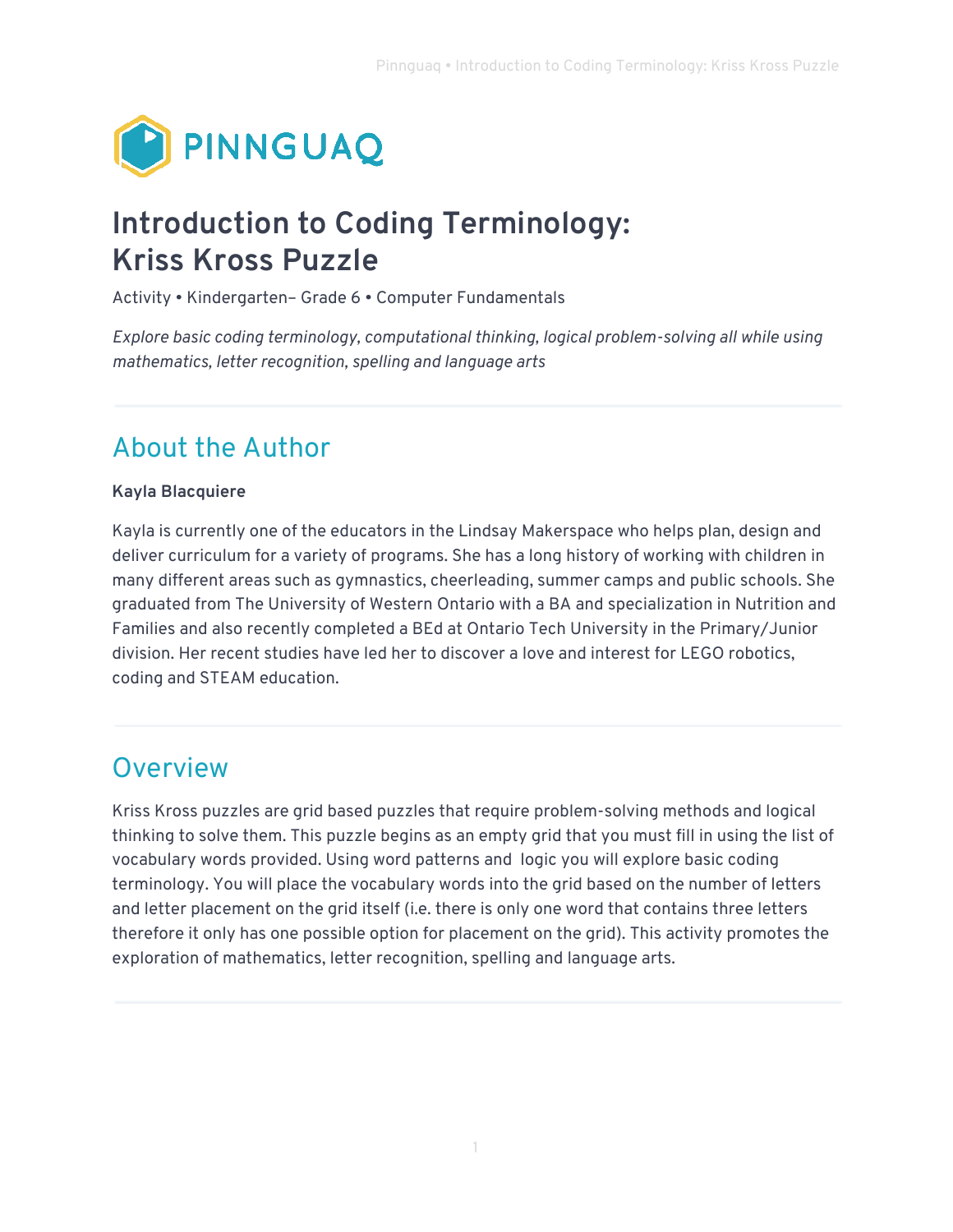# Background Information

As mentioned by BBC, computational thinking can be broken down into four main categories: decomposition, pattern recognition, abstraction, and algorithms.

- **Decomposition** is a thought process that allows learners to break down a problem such as what words to begin with in a Kriss Kross puzzle.
- **Pattern recognition** allows learners to connect the given problem to problems they have previously encountered such as using techniques to solve the puzzle from previous techniques learned that allowed them to successfully complete a puzzle.
- **Abstraction** allows learners to focus on relevant information and problem solving by focusing on their core knowledge surrounding the problem.
- **Algorithmic thinking** allows learners to develop a solution to a given problem through sequential rules.

For more information on computational thinking, read the following article and lesson provided by BBC Bitesize ([https://www.bbc.co.uk/bitesize/guides/zp92mp3/revision/1\)](https://www.bbc.co.uk/bitesize/guides/zp92mp3/revision/1).

Learners will solve the Kriss Kross puzzle using computational thinking methods or problem-solving methods and logical thinking. Learners will need to develop a thought process that allows them to take steps required to solve their problem or successfully complete the puzzle.

#### **Vocabulary**

- **Algorithm** A list or set of instructions given to a computer to do a task. For example, following a recipe on how to bake a cake.
- **Branching** Checking conditions by making a decision that depends on what is happening or what has happened. For example, before getting ready to go outside you check the weather.
- **Bug** Stops a program from running its code properly. For example, if you saw a bug in your soup you would stop eating it until it is safely removed.
- **Code** The method of giving instructions to a computer to tell it what to do. For example, if you were to tell someone how to brush their teeth you might talk directly to them.
- **Command** A specific instruction given to a computer to perform a specific task. For example, if you told a dog to sit and they sat down.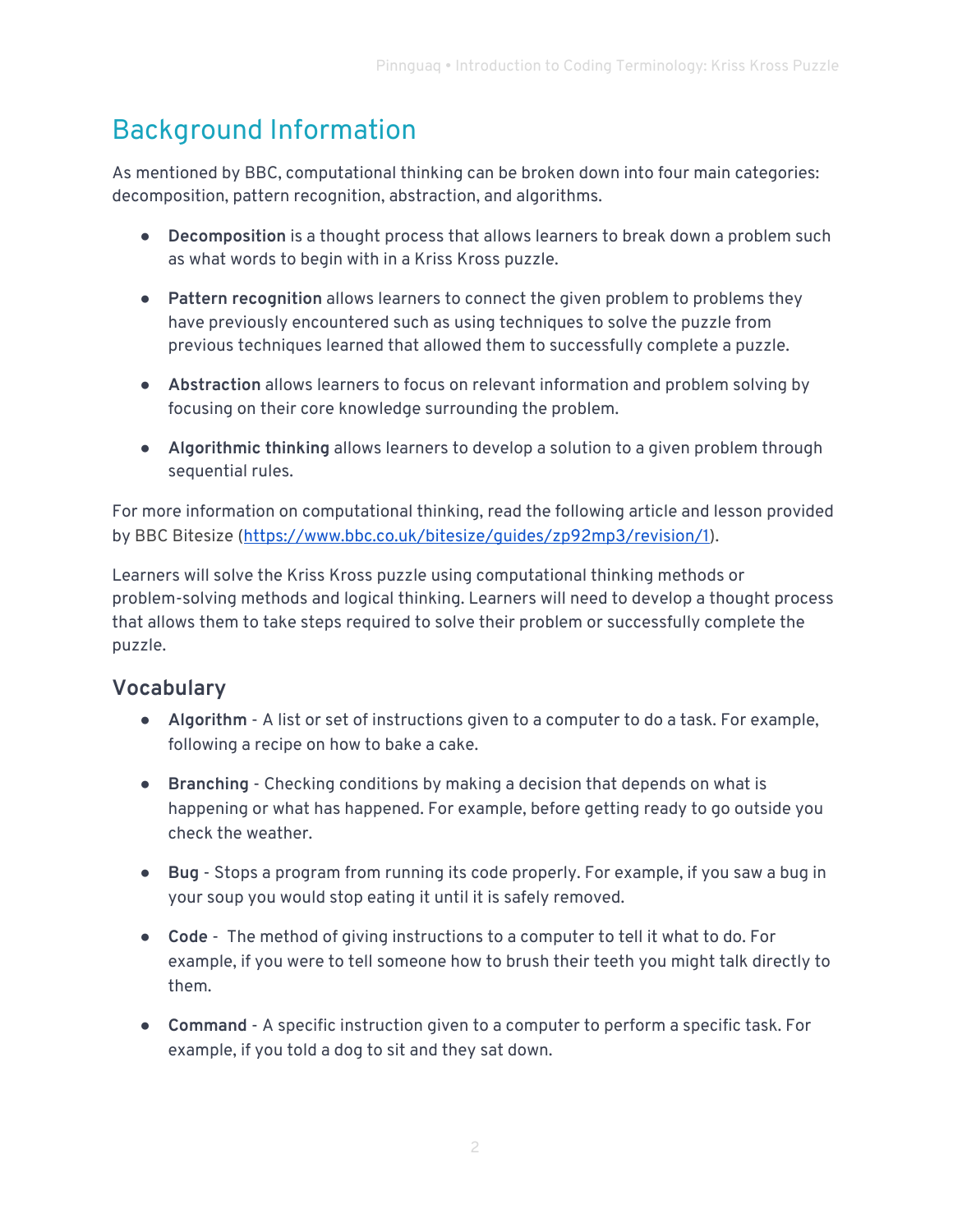- **Conditionals**  If something is true then it will be followed by an action and if it is false then it will be followed by a different action. For example, if it is raining outside you would choose to bring an umbrella but if it is sunny you would take your sunglasses.
- **Debugging** Finding then fixing a problem in a code, algorithm or program. For example, removing a bug that flew into your soup so you can eat the soup.
- **Decomposition** Breaking down problems into smaller steps to make it easier. For example, to brush your teeth you will first need a toothbrush and toothpaste. Next, you need a sink with running water. Next, you need to put toothpaste onto your toothbrush. Next you will…
- **Event** An action code that causes something to happen. For example, when I say GO you will run as fast as you can across the yard.
- **Loop** An action in a code that causes the code to repeat over and over. For example, instead of telling someone to cut a piece of cake, then cut another piece, then cut another piece, you could say, cut enough cake for three people.
- **Program** The art of creating an algorithm that a computer can follow to do something. For example, creating step-by-step rules to play a game you created so others can play it.
- **Sequence** Completing a task in a specific order. For example, when baking a cake you can't put it in the oven until all the ingredients are added and stirred.
- **Variable** A temporary piece of information that can change in a code. For example, a variable is something that can change in a game like the score. If you shoot a soccer ball into the next, then you will get a point.

# Materials

- Introduction to Coding Vocabulary: Kriss Kross Puzzle Download and print the PDF: <https://pinnguaq.com/app/uploads/2020/05/UnpluggedCoding-KrissKrossPuzzle.pdf>
- Pencil
- *Optional:* If you do not have access to a printer, use grid paper and a pencil to draw out the Kriss Kross Puzzle boxes as shown in the PDF and then use the PDF vocabulary list and definitions to help you solve the puzzle!